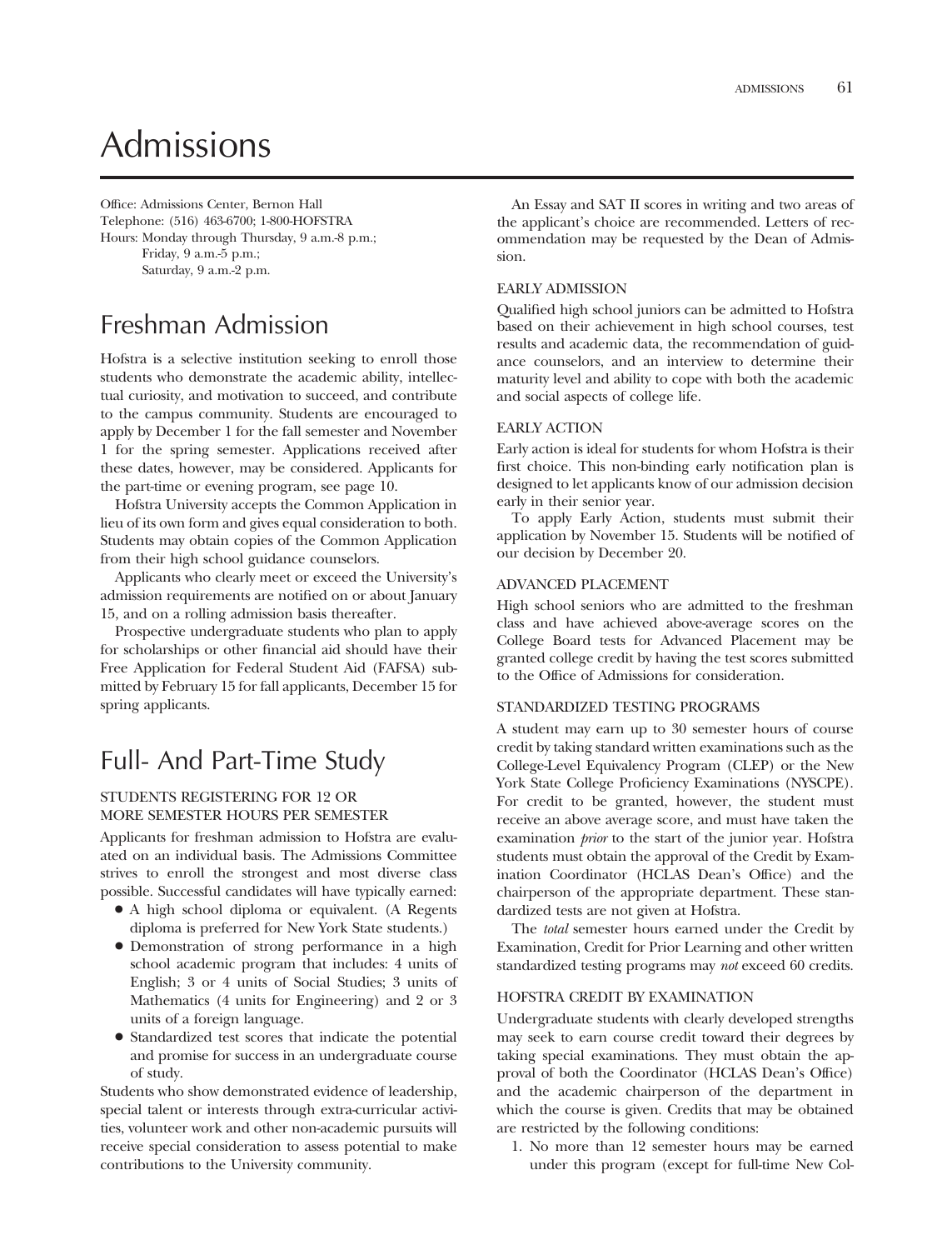lege students who may apply up to 32 semester hours) toward the completion of degree requirements.

- 2. A grade of C– or better in the examination is necessary for credit to be granted. (Credit may only be earned for a course offered at Hofstra and must be recorded with a letter grade.)
- 3. A student may not take Credit by Examination in an elementary course in a department once he/she has received credit from an advanced course in that specifc area in that department.
- 4. Students are not permitted to apply for credit by examination for a course in which they have previously enrolled on a credit or noncredit basis unless they receive permission of the appropriate academic chairperson and the appropriate academic dean.
- 5. Profciency in a foreign language required of degree candidates may not be acquired through this program or through CLEP.
- 6. Credits earned under this program may be considered credits taken in residence at Hofstra.
- 7. Credits earned do not count in the determination of a student's full-time or part-time status.

The *total* semester hours earned under the Credit by Examination, Credit for Prior Learning and other written standardized testing programs may *not* exceed 60 credits.

Students may obtain further details and application forms from the Office of Prior Learning, HCLAS Dean's Office. There is a fee for taking these examinations, see page 27.

#### HOFSTRA CREDIT FOR PRIOR LEARNING

This program is intended primarily for persons 25 years of age and older. It permits students to seek undergraduate credit for college-level knowledge that has been acquired in nontraditional ways. An interested student should frst apply to the Coordinator of the Prior-Learning Program, HCLAS Dean's Office. If the Coordinator approves the application, the appropriate department(s) will be requested to assess the student's knowledge. The method of assessment may be decided by department policy or may be determined after consultation with the student.

Credits which may be earned in this program are restricted by the following conditions:

- 1. Credit is awarded for particular courses or elective areas of study offered at Hofstra; credit is not awarded for life experience in general.
- 2. Prior-learning credit is normally granted with the Pass grade. If a letter grade is necessary to meet graduation requirements, or if the student wishes to apply this credit toward major requirements, special permission of the department in which the course is given and the approval of the appropriate academic dean must be obtained.
- 3. Credits earned in the Prior-Learning Program may not exceed 50 percent of the required number of major credits, may not exceed 50 percent of the required number of minor credits and may not

exceed a total of 60 credits in a baccalaureate degree. The total allowed for an associate degree is 30 credits. On the average, however, six credits have been awarded.

- 4. Prior-learning credits granted in other institutions may not be transferred to Hofstra except in cases where a formal agreement exists between Hofstra and the other institution.
- 5. Credit will be entered on the student's record only after a minimum of 18 semester hours with at least a 2.0 average in residency at Hofstra have been completed. These 18 credits may not be counted toward a student's last 30 semester hours in a degree program.
- 6. Credits earned under this program may not be considered credits taken in residence at Hofstra.

The *total* semester hours earned under Credit by Examination, Credit for Prior Learning and other written standardized testing programs may *not* exceed 60 credits. There is a fee for earning credits in this program, see page 28.

#### ARMY COOPERATIVE EDUCATION PROGRAM

Students who meet Hofstra's admission requirements can be admitted to the University before they enlist in the Army. The University Advisement Office, working with the Military Science Department, provides the student with counseling on Army courses that may be applied to his or her college program of study. Appropriate college credits earned while in the Service are transferred to Hofstra. Upon discharge from the Army, the student enters Hofstra with advanced standing.

#### PROCEDURE FOR ADMISSION

- 1. Write or call the Office of Admissions, Bernon Hall (516) 463-6700, for application forms.
- 2. Admission interviews not required unless requested by the Office of Admissions. The applicant should call for an appointment.
- 3. Applicants must take the Scholastic Assessment Tests as administered by the College Entrance Examination Board\* or the American College Test† at one of the times specifed and have the scores sent directly to Hofstra University.
- 4. Upon notifcation of acceptance by the University and before planning a program of study, the student must return the Candidate Reply Form with the tuition deposit of \$250 in check or money order

<sup>\*</sup> The College Entrance Examination Board (address: Box 592, Princeton, New Jersey 08540) will send free of charge to any school or individual a copy of its *Bulletin of Information—College Board Admissions Tests,* which contains full data concerning application to take the test, fees and examination centers. This information is also available at the candidate's high school guidance office.

<sup>†</sup> Information on the American College Test may be received by writing to: Registration Department, American College Testing Program, P.O. Box 414, Iowa City, Iowa 52240.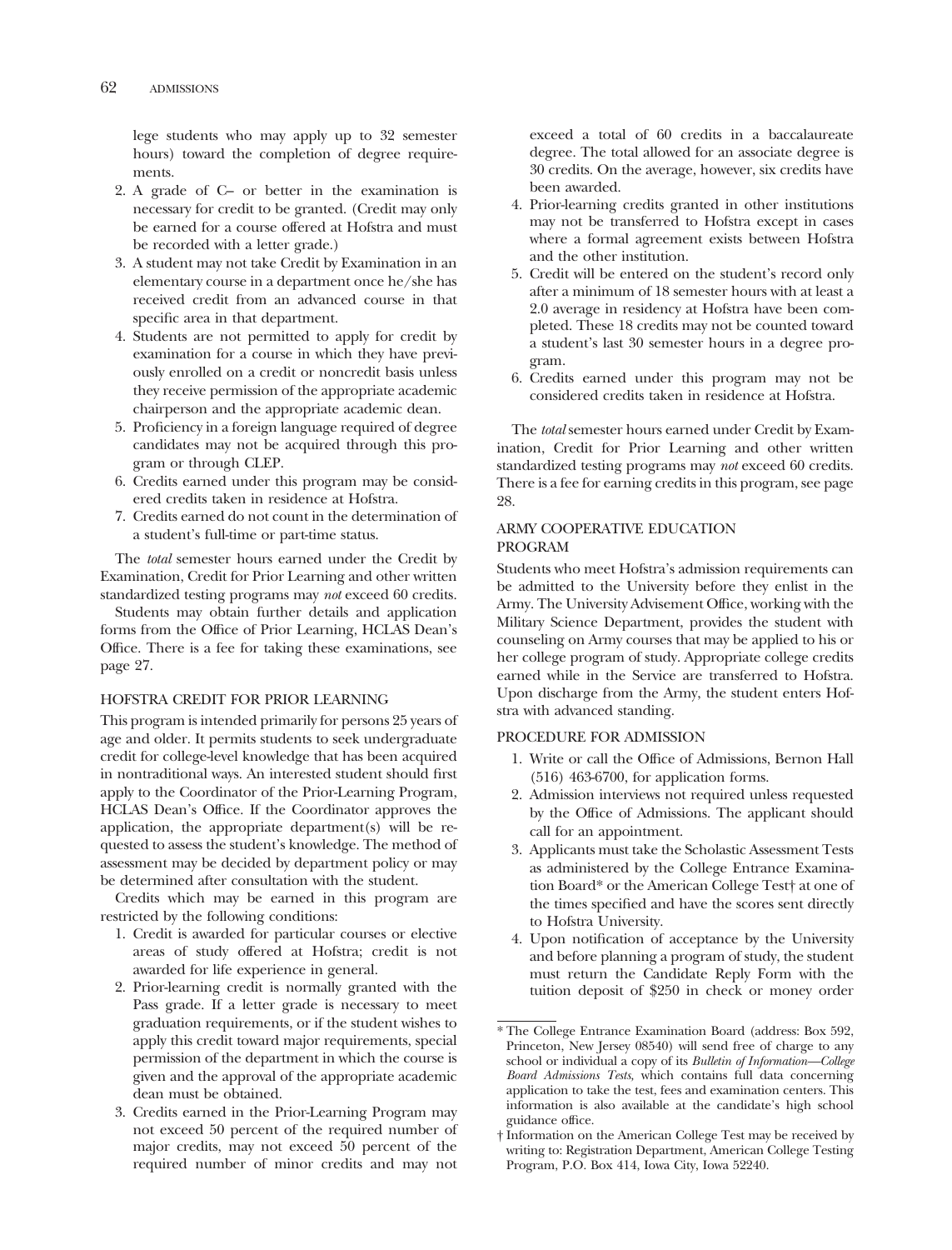payable to Hofstra University. When registering for the semester for which the student has been admitted, the deposit will be credited toward tuition.

- 5. The tuition deposit (except for Early Decision candidates) is refundable if the Dean of Admissions receives written notifcation of withdrawal on or before January 15 (for spring applicants), or before May 1 (for fall applicants) of the year for which the student has been accepted.
- 6. Resident applicants should mail the Residence Hall Application to the Residential Life Office with the \$100 room reservation fee at the same time that the Candidate Reply Form and the tuition deposit are sent to the Undergraduate Admissions Office. This fee will be deducted from the total residence hall fees for the semester. Refunds are given within the limitations stated in the Residence Halls License Agreement.
- 7. Each student is responsible for meeting all requirements and stipulations set forth by the Admissions Committee at the time of admission and in the Hofstra University *Bulletin* in force at the time of initial enrollment.

#### SPECIAL ADMISSIONS

#### New Opportunities at Hofstra (NOAH)

Students whose high school records have not proven adequate for admission to Hofstra but who have ability and meet the qualifcations may apply to the New Opportunities at Hofstra (NOAH) program. See page 248.

#### SCHOOL FOR UNIVERSITY STUDIES

Students with above-average ability who have not achieved their potential in high school may be considered for admission into the Freshman Division. See page 113.

Similarly, students with above average ability who have not achieved their potential in a collegiate setting may be considered for admission into the Transfer Division.

Students who have been diagnosed as learning disabled and show above-average intellectual ability may be considered for admission into the PALS Program. See page 114.

Students wanting to fulfll the requirements of a Bachelor of Arts degree in a manner more fexible than available at most universities will be considered for admission into the Degree Division.

#### Superior High School Students

Superior high school students are invited to take one or two courses at Hofstra while in their senior year. Basic requirements for admission are: must have completed their junior year of high school; must have a 3.0 GPA; ranked in the top 20 percent of their class, a combined score of 1100 or better on the College Entrance Examination Board Scholastic Assessment Tests, a recommendation from the high school principal or guidance counselor, and an interview with an admissions counselor. These courses may be taken during the fall or spring semesters or summer sessions.

Additional information may be obtained by calling the Office of Admissions at  $(516)$  463-6700.

## Transfer Admission

Applicants registered at a regionally accredited college or university, after graduating from high school, will be considered transfer students for admission purposes.

Transfer applicants are evaluated for admission on an individualized basis. Applicants are required to have performed well in a strong academic program.

Offers of admission are conditional pending receipt of all official records showing successful completion of academic work in progress. It is the student's responsibility to see that required final transcipts are sent to the Office of Admissions.

Applicants who expect to be A.A. or A.S. degree recipients should submit evidence of receipt of the degree prior to registration for advising purposes.

During the student's frst semester in attendance, the Office of Admissions will review official transcripts and post all transfer credit to the student's permanent Hofstra academic record.

#### FULL-TIME AND PART-TIME STUDY

Students who wish to transfer from other colleges to the full-time program at Hofstra will be considered primarily on the basis of prior college work. Transfer applicants with less than 24 credits of college work are normally expected to meet the University's standards for freshman admission.

Transfer applicants must ask their previous college (or colleges) to forward official transcript of their college record(s) to the Dean of Admissions at Hofstra. Failure to list on the application form all institutions of higher learning attended is considered cause for denial of admission or dismissal from the University. Students interested in teacher education need to also apply to the Department of Curriculum and Teaching for admission. See page 154.

Credits earned at junior and community colleges (i.e., institutions not offering a baccalaureate degree) are limited for graduation credit to 64 semester hours with the following exceptions:

engineering science programs, 69 credits

business administration programs, 65 credits.

**NOTE**: switching schools and/or majors may entail loss of credit.

#### TRANSFER CREDIT (ADVANCED STANDING) **POLICY**

- 1. Transfer credit (advanced standing) will be granted for appropriate courses completed at previous institutions of higher learning in accordance with the ratings contained in the current *Report of Credit Given by Educational Institutions* of the American Association of Collegiate Registrars and Admissions Officers.
	- a. Appropriate courses completed with a minimum grade of C– or the equivalent at fully-accredited institutions are transferable. Grades attained at another institution are not recorded on the Hofstra record and are not included in the grade-point average to meet graduation requirements.
	- b. Upon completion of at least 30 semester hours at a fully-accredited institution, transfer credit will be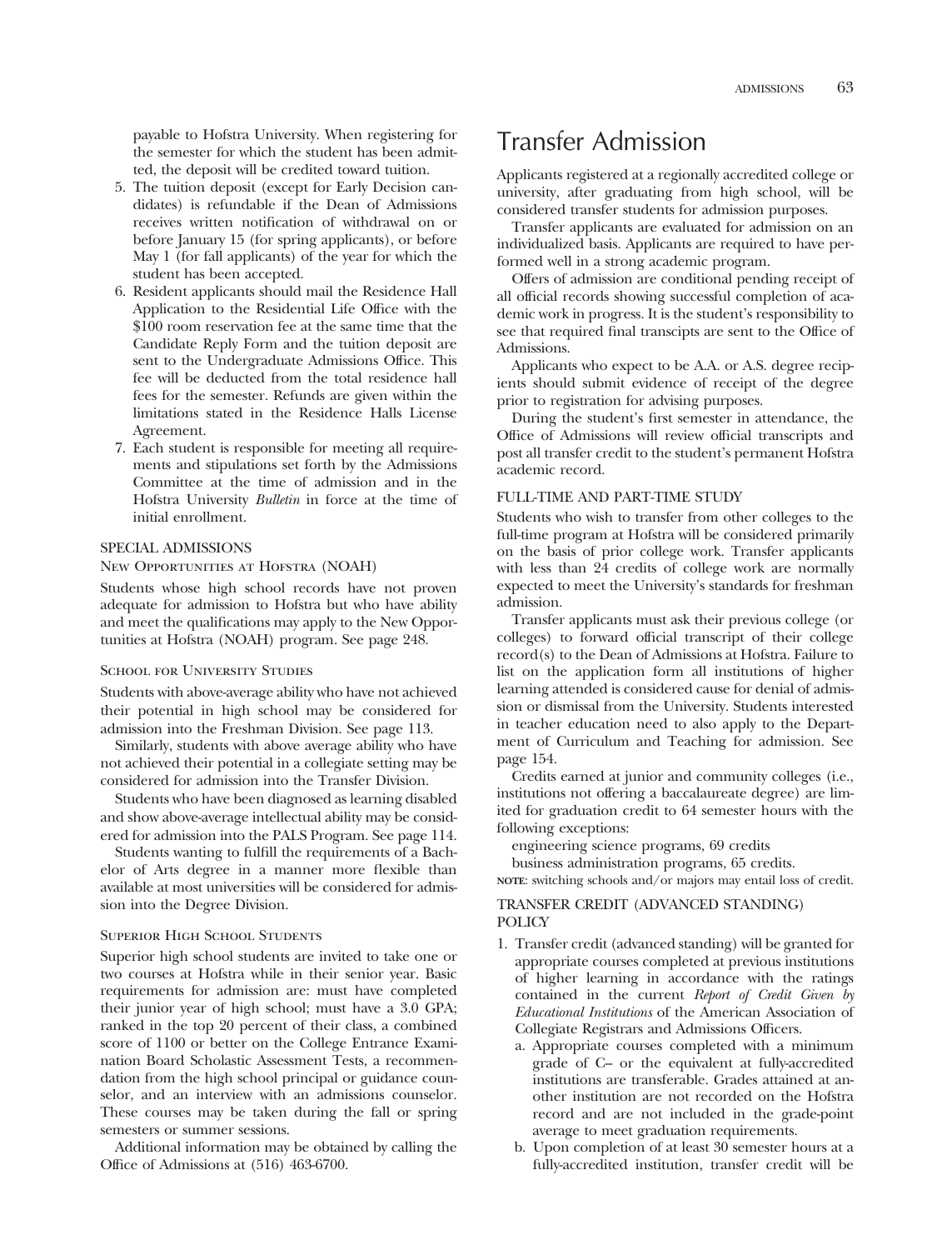granted for appropriate courses with D and D grades for a total of 9 semester hours providing the student has a fnal cumulative grade-point average of 3.0 or better at this previous institution.

- c. Course credit: appropriate courses completed at fully-accredited institutions with a grade of D or the equivalent will be considered for course credit without semester hour value. These may not apply toward the total number of credits needed for graduation.
- d. Appropriate courses completed with a minimum grade of B– or the equivalent at partially-accredited institutions are transferable.
- e. C– grades will be acceptable for transfer credit from partially-accredited schools provided that a student has a grade-point average of 3.2 or better and has completed at least 30 credits at that institution.
- f. An "appropriate" course is one which might logically be a part of the course of study offered at Hofstra University.
- g. An inappropriate course is one which would not be found in the Hofstra curriculum. The following is a partial list of typical inappropriate courses: theology courses in denominational colleges, manual training, television repair, building construction and embalming.
- h. The semester hours of transfer credit (advanced standing) allowed a transfer will not necessarily apply to the major selected by the student.
- i. A maximum of 64 semester hours is transferrable from a junior or community college with the following exceptions:

engineering programs, 69 credits

business administration programs, 65 credits.

- j. A maximum of 8 credits in physical education skills courses may be applied toward graduation requirements. However, credit for the same numbered skills course taken *more* than *twice* will not be applicable toward graduation.
- k. The amount of transfer credit per course shall not exceed the amount of semester hour credit allowed at the credit granting institution.
- l. Credits earned at institutions on quarter or term systems shall be prorated with the semester system.

**NOTE:** switching schools and/or majors may entail loss of credit.

- 2. As many as 30 elective credits graded on a pass/fail basis from another accredited institution may be transferred to Hofstra. Students transferring to Hofstra with more than 30 credits graded on a pass/fail basis must have the approval of the Undergraduate Academic Affairs Committee. For these students, courses graded pass/fail shall not exceed ffty percent of the total credit hours required for the degree.
- 3. Upon request, subject to approval, college credit may be granted for military, Vista and Peace Corps service by applying for credit for prior learning.
- 4. A maximum of 30 credits will be granted for aboveaverage scores achieved in CLEP, AP and NYSCPE. Transfer credit (Advanced standing) is not granted for the following: experience, work, professional schools (law, dentistry, etc.), correspondence courses, military

service schools, College Entrance Examination Achievement Tests, and the college level G.E.D.

5. Candidates wishing admission with transfer credit (advanced standing) on the basis of nontraditionally acquired prior learning should consult the Office of Prior Learning, HCLAS Dean's Office for information on assessment procedures. Credit granted through such assessment will be formally recorded only after a minimum of 18 semester hours of credit with a minimum 2.0 average have been completed in residence at Hofstra.

#### COMPLETION OF BACCALAUREATE DEGREES—RESIDENCE REQUIREMENT

Transfer students who expect to earn Hofstra degrees must meet the University residency requirements. All students must take and pass the Hofstra English Profciency Exam as a requirement for graduation. At least 15 semester hours in the major feld of study and the last 30 hours (the 15 hours need not be included within the last 30 hours) must be completed at Hofstra for the Bachelor of Arts, Bachelor of Business Administration, Bachelor of Science and Bachelor of Engineering.

The Bachelor of Arts and certain other bachelor's programs in Hofstra College of Liberal Arts and Sciences also require at least three semester hours in residence, not necessarily within the last 30 hours, of core course work toward each divisional core course requirement. (For core courses, see page 79; for the B.A., B.F.A. and some of the B.S. programs also require core courses, including advanced standing regulations specifc to it, see pages 79-81; for other bachelor's degree programs, see Index and alphabetical listings.)

For the B.B.A. core course requirements, see page 100.

For the Bachelor of Science in Education, the last 30 semester hours must be completed at Hofstra, and the specialization (education) residency requirement, which includes student teaching, is as follows:

art: at least 24 hours

music: at least 24 hours

physical education: at least 15 hours

The Bachelor of Fine Arts normally requires the last 6 semesters of full-time study be taken at Hofstra.

# Readmission

Students who have registered for the semester immediately preceding the one in which they wish to return, but who have withdrawn from all courses during that semester, need not apply for readmission and may register with the continuing students.

Students who attend non-AACSB accredited institutions after interrupting their studies at Hofstra, may be able to receive credit for up to 12 semester hours of business courses upon the successful completion of creditby-examination tests.

Students who have interrupted their studies at Hofstra University and wish to return to Hofstra must apply for readmission at the Office of Academic Records, second floor, Memorial Hall. Applications should be made well in advance of the beginning of the semester.